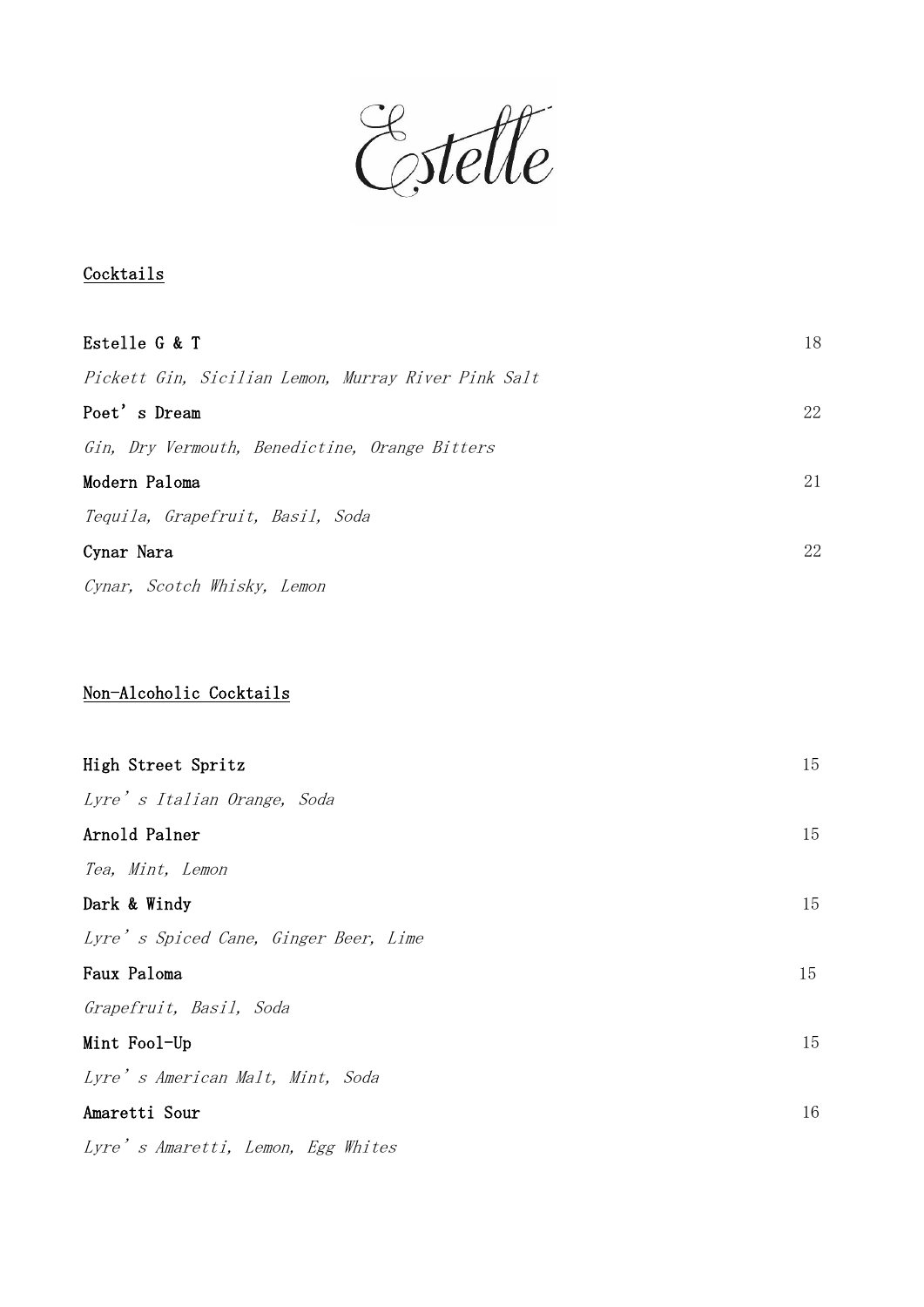#### Beers and Cider

| Bodriggy 'Blinker' Dark Ale          | Abbotsford, Vic     | 14 |
|--------------------------------------|---------------------|----|
| Dark Ale 5.2%                        |                     |    |
| 3 Ravens Pilsner                     | Thornbury, Vic      | 12 |
| Pilsner 4.5%                         |                     |    |
| Colonial IPA                         | Port Melbourne, Vic | 14 |
| India Pale Ale, 6.5%                 |                     |    |
| Colonial Small Ale                   | Port Melbourne, Vic | 11 |
| Traditional Ale 3.5%                 |                     |    |
| Colonial Autumn Ale                  | Port Melbourne, Vic | 14 |
| Amber Ale 5.7%                       |                     |    |
| Balter Lager                         | Curumbin, QLD       | 13 |
| Lager $4.6%$                         |                     |    |
| Sample                               | West Melbourne, Vic | 12 |
| Pale Ale 4.6%                        |                     |    |
| Little Bang 'Inside Voice'           | Stepney, SA         | 14 |
| Foreign Extra Stout 5.7%             |                     |    |
| Stomping Ground 'Passionfruit Smash' | Collingwood, Vic    | 10 |
| Sour Ale, 4.2%                       |                     |    |
| Heaps Normal Non-Alcoholic           | Melbourne, Vic      | 10 |
| Quiet XPA $\geq 0.5\%$               |                     |    |
| Young Henry's 'Cloudy Cider'         | Port Melbourne, Vic | 13 |
| Apple Cider 4.6%                     |                     |    |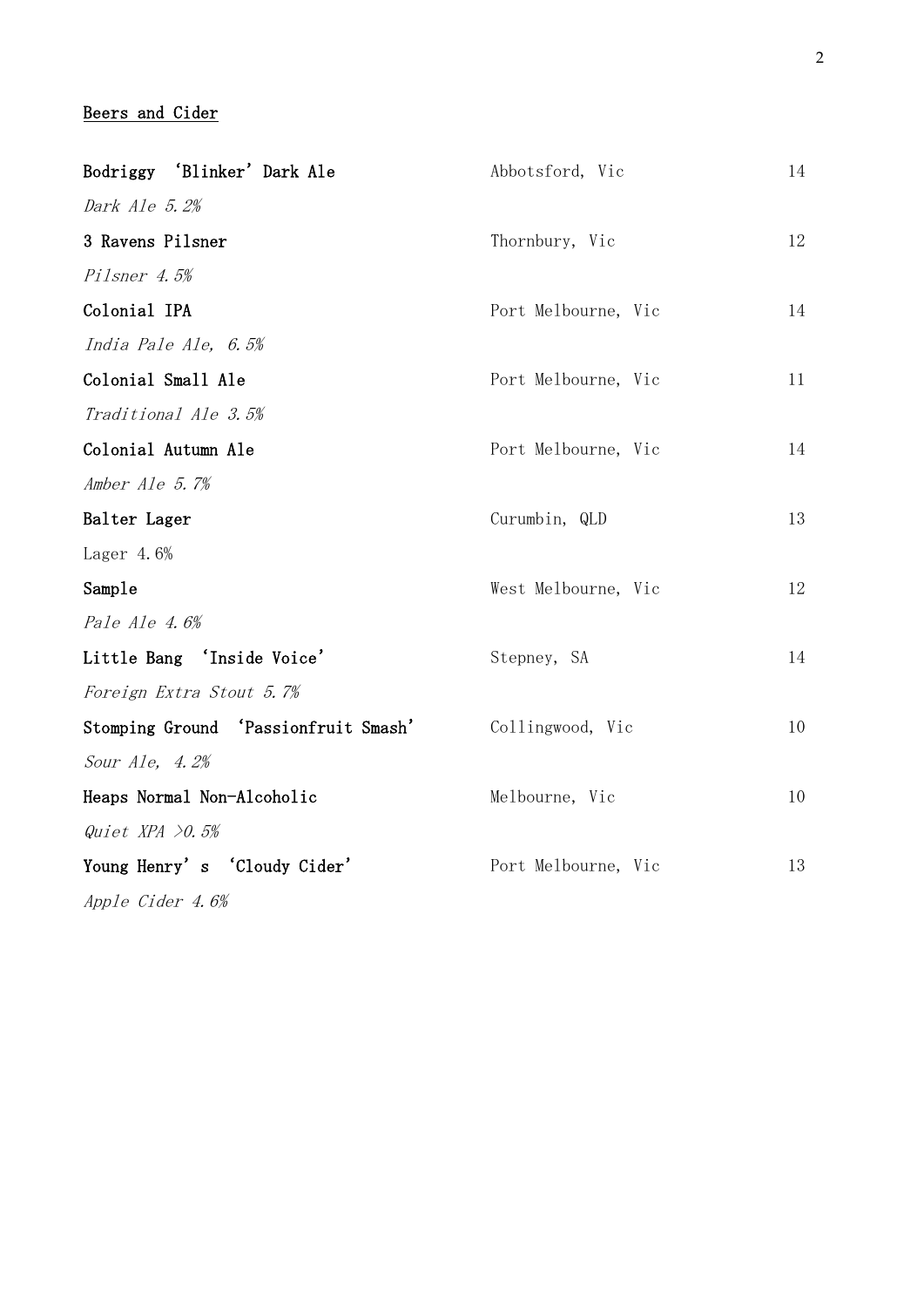#### Wines by the Glass

Sparkling – 100 ml glass

| NV Cester Camillo Prosecco Brut    | Veneto, Italy      | 14 |
|------------------------------------|--------------------|----|
| Glera                              |                    |    |
| 2015 Sidewood 'Chloe Cuvee'        | Adelaide Hills, SA | 16 |
| Chardonnay, Pinot Noir             |                    |    |
| NV Champagne de Saint-Gall ler Cru | Avize, France      | 27 |
| Chardonnay, Pinot Noir             |                    |    |

## White - 125ml Glass

| 2021 Vickery 'Watervale' Riesling                                       | Eden Valley, SA   | 14 |
|-------------------------------------------------------------------------|-------------------|----|
| 2021 AT Richardson 'Chockstone' Pinot Gris                              | Grampians, Vic    | 15 |
| 2020 Mont-Redon Reserve Grenache Blanc, Viognier Cotes du Rhone, France |                   | 15 |
| 2018 Damien Pinon 'Tuffo' Chenin Blanc                                  | Vouvray, France   | 16 |
| 2020 Domaine Jean Defaix Chardonnay                                     | Chablis, France   | 23 |
| 2021 Riley Harrison 'Sol' Blanco Roussanne                              | McLaren Vale, SA  | 16 |
| 2018 Sunshine Creek Chardonnay                                          | Yarra Valley, Vic | 17 |

Rose – 125ml Glass

| 2020 Domaine d'Estienne Rose Grenache, Syrah    | Provence, France        | 15 |
|-------------------------------------------------|-------------------------|----|
| Red - 125 ml Glass                              |                         |    |
| 2019 Marchand-Tawse Bourgogne <i>Pinot Noir</i> | Burgundy, France        | 24 |
| 2019 Pickett X Rob Dolan Pinot Noir             | Yarra Valley, Vic       | 15 |
| 2020 Stephane Aviron Beaujolais Villages Gamay  | Beaujolais, France      | 16 |
| 2017 Bird on a Wire Syrah                       | Heathcote, Vic          | 21 |
| 2016 Municipal Tempranillo                      | Strathbogie Ranges, Vic | 15 |
| 2021 Amo Vino Barbera                           | Riverland, SA           | 14 |

2019 Fallen Giants Shiraz Grampians, Vic 16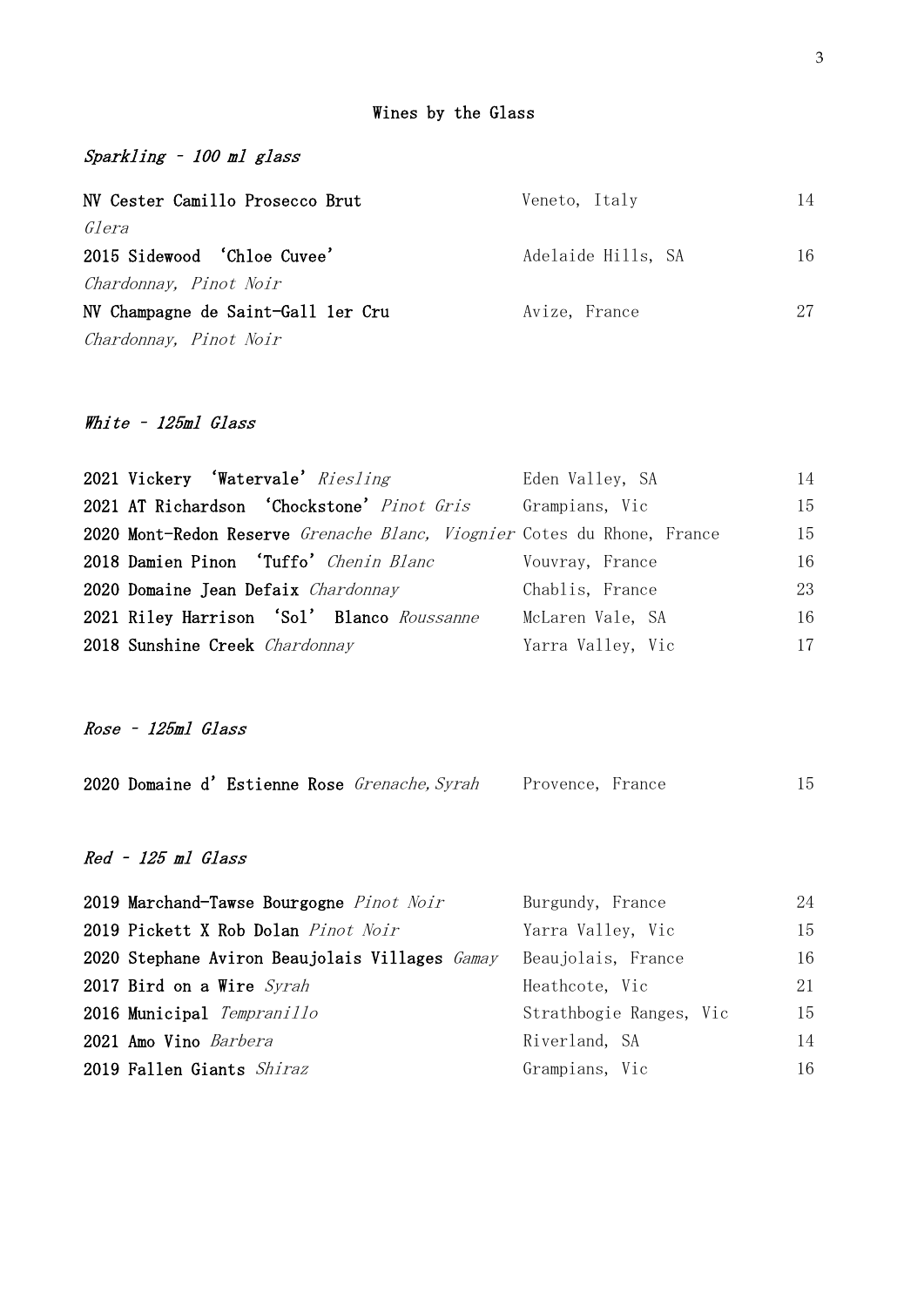#### Sparkling Wines

| NV Cester Camillo Prosecco Brut | Veneto, Italy      | 68 |
|---------------------------------|--------------------|----|
| Glera                           |                    |    |
| 2015 Sidewood 'Chloe Cuvee'     | Adelaide Hills, SA | 84 |
| Chardonnay, Pinot Noir          |                    |    |

### Champagne

| Gosset 'Grand Reserve' (375ml)              | Ay, France      | 149 |
|---------------------------------------------|-----------------|-----|
| Chardonnay, Pinot Noir, Pinot Meunier       |                 |     |
| NV Pol Roger Reserve Brut                   | Epernay, France | 210 |
| Chardonnay, Pinot Noir, Pinot Meunier       |                 |     |
| NV Champagne de Saint Gall 1er Cru          | Avize, France   | 170 |
| Chardonnay, Pinot Noir                      |                 |     |
| 2015 Pierre Gimonnet & Fils                 | Cuis, France    | 255 |
| 'Fleuron' ler Cru Blanc de Blanc Chardonnay |                 |     |
| NV Pierre Paillard Les Parcelles Grand Cru  | Bouzy, France   | 285 |
| Pinot Noir, Chardonnay                      |                 |     |

## Riesling

|                      | 2021 Vickery 'Watervale'          | Eden Valley, SA  | 74  |
|----------------------|-----------------------------------|------------------|-----|
|                      | 2021 Grosset 'Polish Hill'        | Clare Valley, SA | 163 |
| 2019 Dr Loosen       |                                   | Mosel, Germany   | 60  |
|                      | 2021 Crawford River 'Young Vines' | Henty, Vic       | 65  |
| 2011 O' Leary Walker |                                   | Clare Valley, SA | 85  |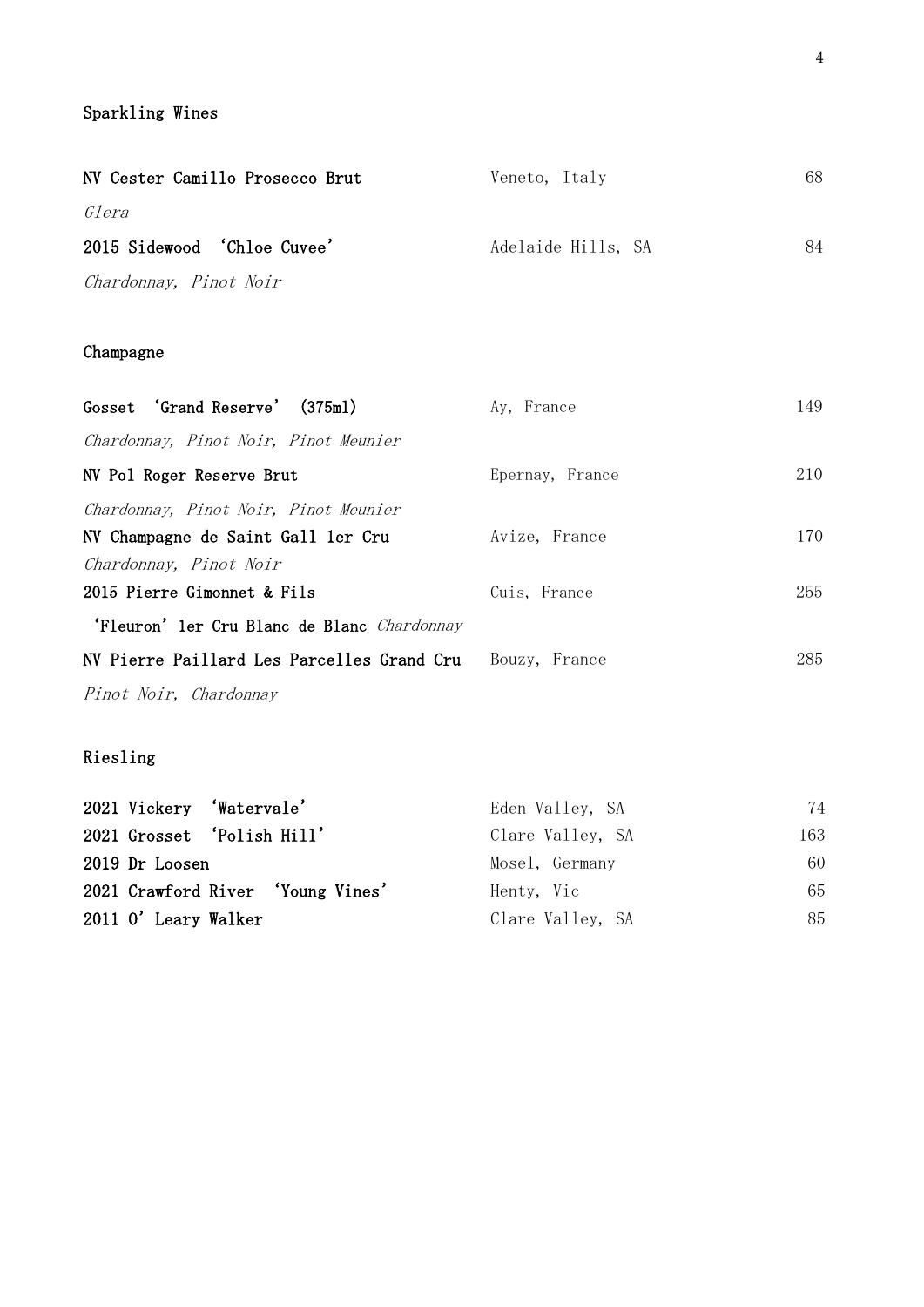# Pinot Gris / Grigio

| 2020 Tiefenbrunner              | Trentino-Alto Adige, Italy | 85 |
|---------------------------------|----------------------------|----|
| Pinot Grigio                    |                            |    |
| 2018 Nunc                       | Yarra Valley, Vic          | 65 |
| Pinot Gris                      |                            |    |
| 2021 Wood Park                  | King Valley, Vic           | 72 |
| Pinot Gris                      |                            |    |
| 2021 Lucky Cat                  | King Valley, Vic           | 70 |
| Pinot Grigio                    |                            |    |
| 2021 AT Richardson 'Chockstone' | Grampians, Vic             | 74 |
| Pinot Gris                      |                            |    |

## Sauvignon Blanc, Semillon and Blends

| 2020 Freycinet 'Wineglass Bay' | Bicheno, Tas     | 70. |
|--------------------------------|------------------|-----|
| Sauvignon Blanc                |                  |     |
| 2016 Chateau Thieuley Blanc    | Bordeaux, France | 68  |
| Semillon, Sauvignon Blanc      |                  |     |

## Chardonnay

| 2020 Domaine Jean Defaix Chablis            | Burgundy, France          | 120 |
|---------------------------------------------|---------------------------|-----|
| 2020 Maressa                                | Mornington Peninsula, Vic | 70  |
| 2017 Domaine Rougeot-Dupin Montagny 1er Cru | Burgundy, France          | 175 |
| 2019 JJ Vincent Bourgogne Blanc             | Burgundy, France          | 72  |
| 2018 Cannibal Creek                         | Gippsland, Vic            | 90  |
| 2018 Les Heritiers du Comte Lafon           | Burgundy, France          | 155 |
| 'Clos du Four' Macon-Milly-Lamartine        |                           |     |
| 2018 Sunshine Creek                         | Yarra Valley, Vic         | 80  |
| 2019 Sinapius 'Close Planted'               | Pipers Brook, Tas         | 142 |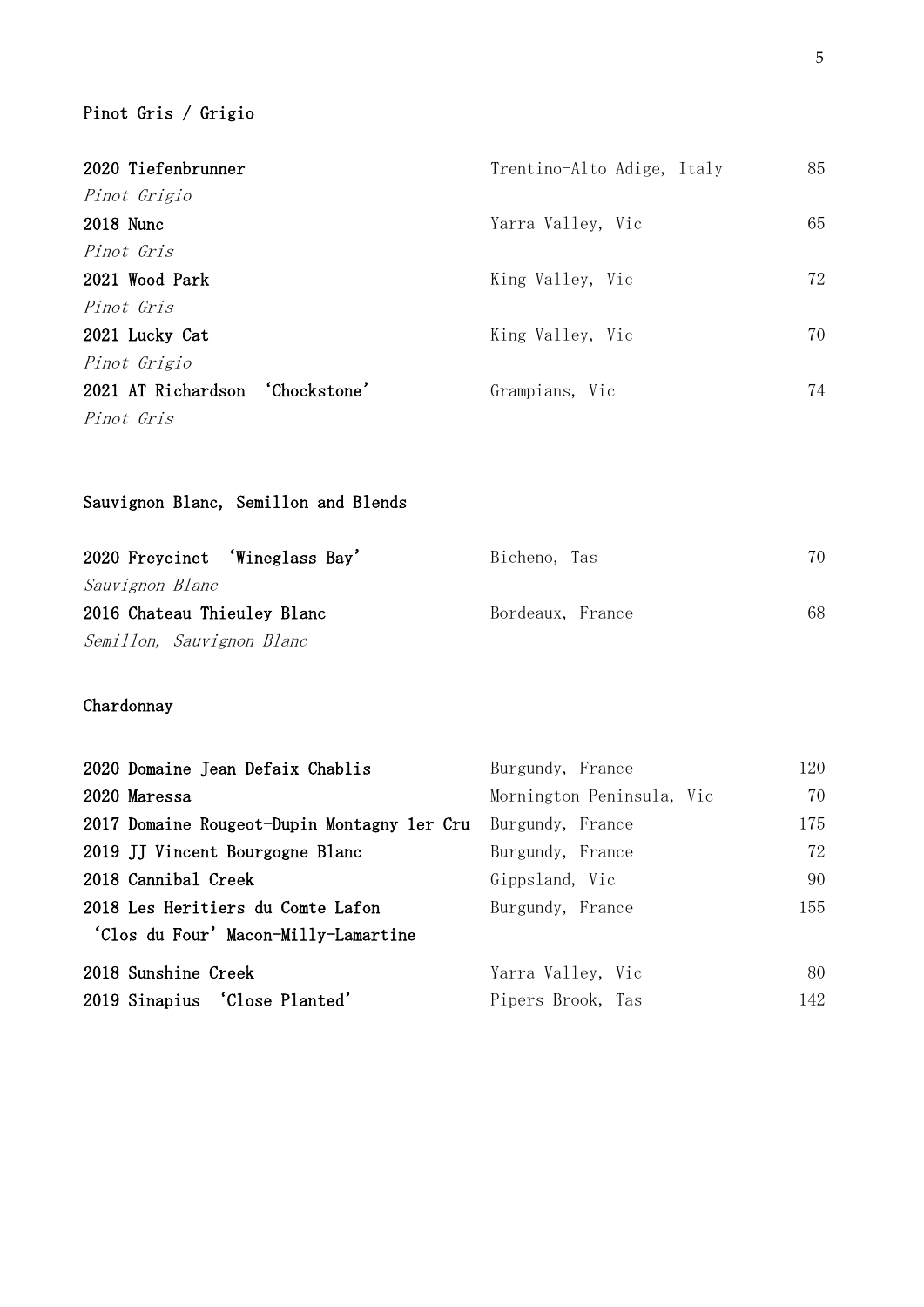#### Alternate White Varieties

| 2021 Entropy Wines 'Gippsland White'                   | Gippsland, Vic         | 105 |
|--------------------------------------------------------|------------------------|-----|
| Savagnin, Pinot Gris, Semillon                         |                        |     |
| 2020 Mont-Redon Reserve                                | Cotes du Rhone, France | 72  |
| Grenache Blanc, Viognier                               |                        |     |
| 2019 Mustilli                                          | Campania, Italy        | 95  |
| Falanghina                                             |                        |     |
| 2018 Hugel 'Gentil'                                    | Alsace, France         | 75  |
| Gewurztraminer, Pinot Gris, Riesling, Muscat, Sylvaner |                        |     |
| 2020 Brash Higgins 'CHN'                               | McLaren Vale, SA       | 105 |
| Chenin Blanc                                           |                        |     |
| 2018 Pinon Damien 'Tuffo' Vouvray                      | Loire Valley, France   | 96  |
| Chenin Blanc                                           |                        |     |

#### Rose

| 2020 Domaine d'Estienne Rose | Provence, France | 68 |
|------------------------------|------------------|----|
| Grenache, Cinsault, Syrah    |                  |    |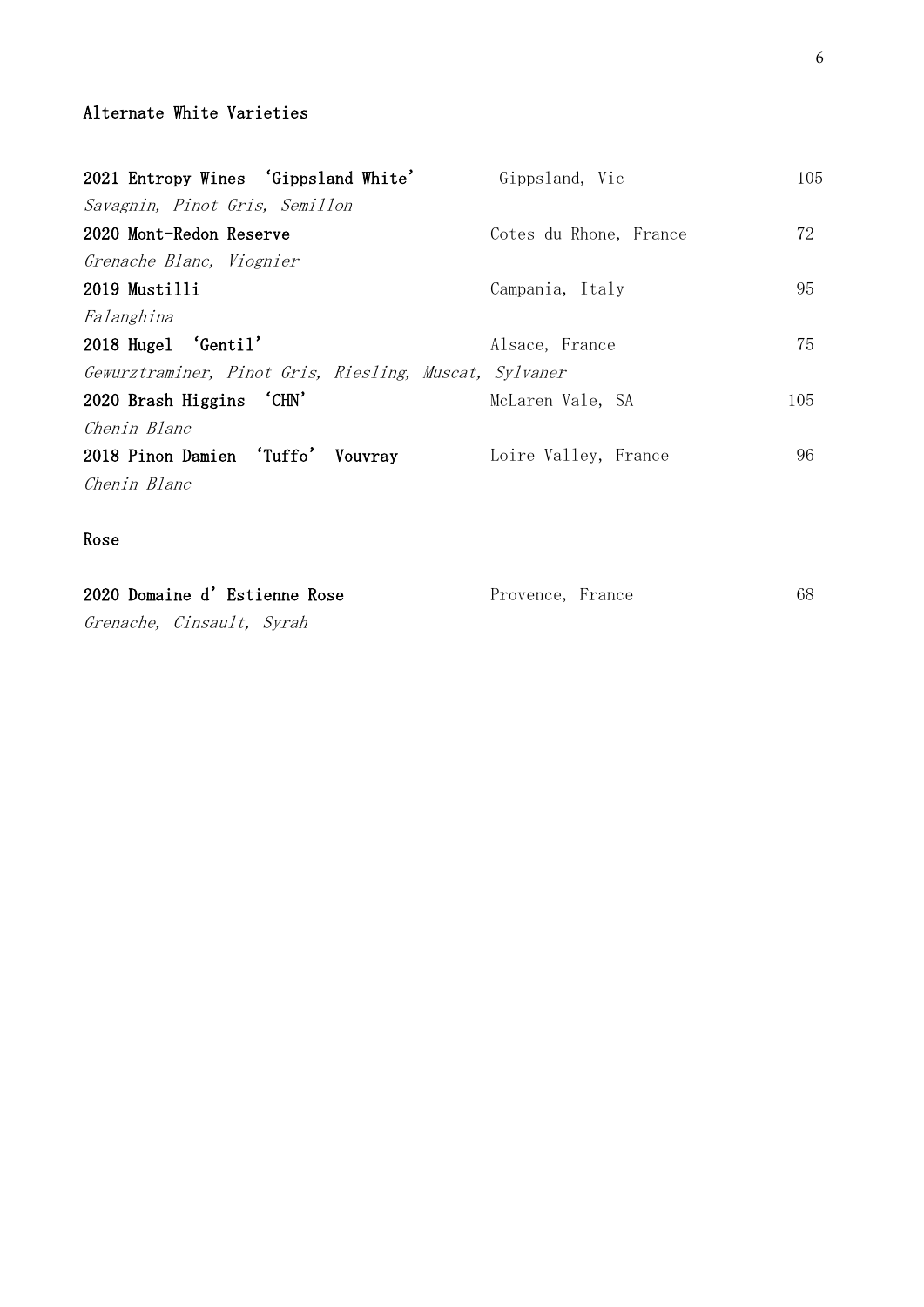## Pinot Noir and Gamay

| 2020 Michel Guignier Beaujolais         | Beaujolais, France         | 98  |
|-----------------------------------------|----------------------------|-----|
| Gamay                                   |                            |     |
| 2018 Lyons Will Estate                  | Macedon Ranges, Vic        | 105 |
| Pinot Noir                              |                            |     |
| 2018 Joseph Faiveley Chambolle-Musigny  | Burgundy, France           | 282 |
| Pinot Noir                              |                            |     |
| 2021 Clyde Park 'Locale'                | Geelong, Vic               | 75  |
| Pinot Noir                              |                            |     |
| 2020 Patrick Sullivan 'Rain'            | Gippsland, Vic             | 128 |
| Pinot Noir                              |                            |     |
| 2019 Merchand-Tawse Bourgogne           | Burgundy, France           | 130 |
| Pinot Noir                              |                            |     |
| 2019 Pickett X Rob Dolan                | Yarra Valley, Vic          | 86  |
| Pinot Noir                              |                            |     |
| 2018 Domaine Jean-Marc Bouley Bourgogne | Burgundy, France           | 132 |
| Pinot Noir                              |                            |     |
| 2019 Domaine des Pedrix Vosne-Romanee   | Burgundy, France           | 370 |
| Pinot Noir                              |                            |     |
| 2020 Two Paddocks 'Picnic'              | Central Otago, New Zealand | 102 |
| Pinot Noir                              |                            |     |
| Shiraz and Blends                       |                            |     |
| 2019 Fallen Giants                      | Grampians, Vic             | 80  |
| Shiraz                                  |                            |     |
| 2019 Mt. Wines                          | Heathcote, Vic             | 65  |
| Shiraz                                  |                            |     |
| 2019 Torbreck 'The Struie'              | Barossa Valley, SA         | 132 |
| Shiraz                                  |                            |     |
| 2020 Izway 'Rob & Les'                  | Barossa Valley, SA         | 82  |
| Shiraz                                  |                            |     |
| 2018 Rockford 'Rod & Spur'              | Barossa Valley, SA         | 135 |
| Shiraz, Cabernet Sauvignon              |                            |     |
| 2018 Mitolo 'Angela'                    | McLaren Vale, SA           | 92  |
| Shiraz                                  |                            |     |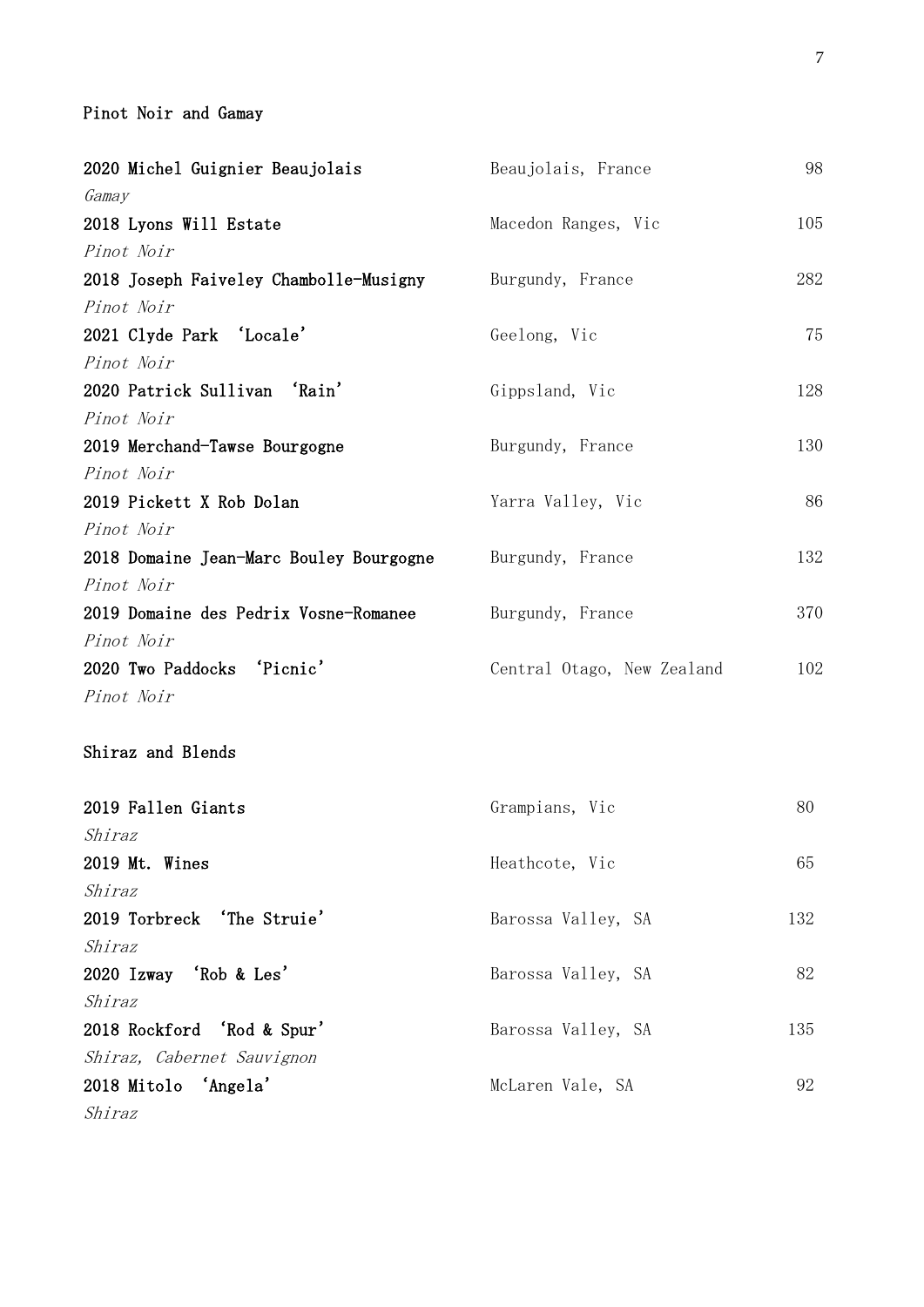#### Alternate Red Varieties

| 2020 Vinteloper Park Wine (Chilled)     | Adelaide Hills, SA      | 68  |
|-----------------------------------------|-------------------------|-----|
| Refosco, Cabernet Sauvignon, Chardonnay |                         |     |
| 2020 Samuels Gorge                      | McLaren Vale, SA        | 124 |
| Grenache                                |                         |     |
| 2019 Domaine Jerome Gradassi            | Rhone Valley, France    | 190 |
| Chateauneuf-du-Pape                     |                         |     |
| Grenache, Mourvedre                     |                         |     |
| 2021 Cloak                              | King Valley, Vic        | 68  |
| Sangiovese                              |                         |     |
| 2017 Villa Antinori Chianti Classico    | Tuscany, Italy          | 112 |
| Sangiovese                              |                         |     |
| 2019 Colombia Bianca 'Resilience'       | Sicily, Italy           | 115 |
| Nero d'Avola                            |                         |     |
| 2016 Municipal                          | Strathbogie Ranges, Vic | 75  |
| Tempranillo                             |                         |     |
| 2019 S C Pannell 'Protero'              | Adelaide Hills, SA      | 86  |
| Barbera                                 |                         |     |
|                                         |                         |     |
| Cabernet Sauvignon                      |                         |     |
|                                         |                         |     |
| 2019 Bowen Estate                       | Coonawarra, SA          | 91  |

| ZOIS DOWEN ESTATE     | COOHawaria, SA            | 211 |
|-----------------------|---------------------------|-----|
| Cabernet Sauvignon    |                           |     |
| 2016 Hutton Vale Farm | Eden & Barossa Valley, SA | 168 |
| Cabernet Sauvignon    |                           |     |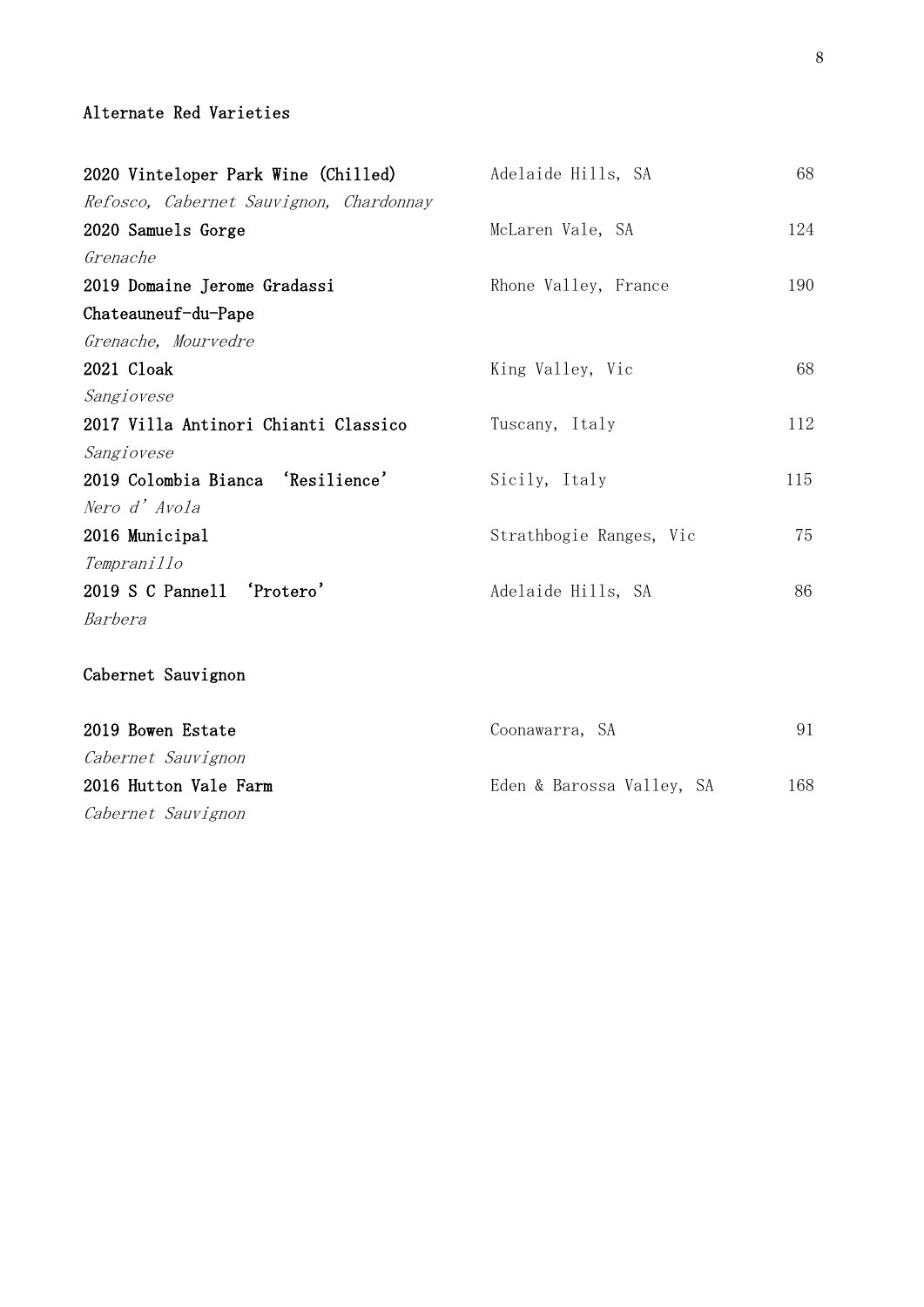| Sweet Wines                                                                                       |                   | 75ml/bottle |
|---------------------------------------------------------------------------------------------------|-------------------|-------------|
| 2009 Le Tertre du Lys Sauternes Bordeaux, France<br>Sauvignon Blanc, Semillon                     |                   | 16/145      |
| 1999 Kracher Number 5 'Trockenbeerenaulese' Burgenland, Austria<br>Riesling, Chardonnay, Traminer |                   | 320         |
| Fortified & Mistelle                                                                              |                   | 60ml/bottle |
| Niepoort Late Bottle Vintage                                                                      | Porto, Portugal   | 22          |
| Quinta du Vallado 10yr Tawny Port                                                                 | Porto, Portugal   | 23          |
| Pedro Ximenez NV Valdespino                                                                       | Jerez, Spain      | 14/120      |
| 1980 Warres<br>Alvarelhao, Shiraz                                                                 | Douro, Portugal   | 490         |
| NV Rob Dolan<br>Muscat                                                                            | Yarra Valley, Vic | 15/115      |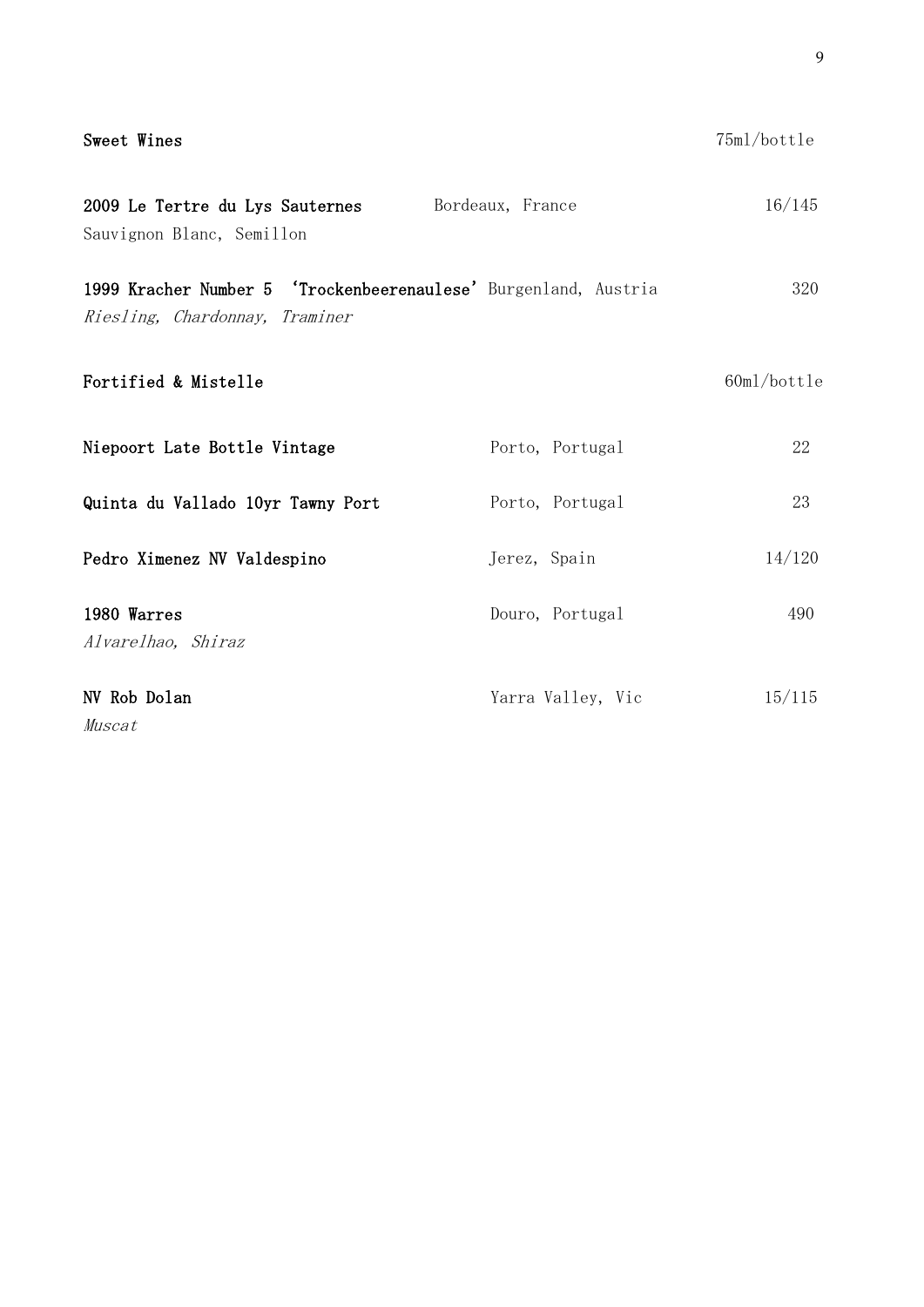# Spirits

# Vodka

| Netherlands |    |
|-------------|----|
| New Zealand | 10 |
| Poland      | 14 |
|             |    |

# Gin

| Tanqueray                  | Scotland  | 11 |
|----------------------------|-----------|----|
| Bombay Sapphire            | England   | 11 |
| Four Pillars Rare Dry      | Australia | 14 |
| Four Pillars Navy Strength | Australia | 18 |
| Four Pillars Olive Leaf    | Australia | 15 |
| Melbourne Gin Company      | Australia | 14 |
| Pickett & Co 'Altitude'    | Australia | 13 |
| Malfy Con Limone           | Italy     | 11 |
| Monkey 47                  | Germany   | 15 |
| Ki No Bi Dry Gin           | Japan     | 16 |
| Ki No Bi Tea Dry Gin       | Japan     | 16 |
| Plymouth 'Sloe Gin'        | England   | 13 |

## Agave

| Altos Blanco Tequila      | Mexico |     |
|---------------------------|--------|-----|
| Calle 23 Reposado Tequila | Mexico | 13. |
| Del Maguey Vida Mezcal    | Mexico | 14  |

#### Rum & Rhum

| Stolen White               | Trinidad                       | 10 |
|----------------------------|--------------------------------|----|
| Flor De Cana 4 Year        | Nicaragua                      | 12 |
| Plantation 3 Stars White   | Jamaica, Barbados and Trinidad | 11 |
| Plantation Original Dark   | Jamaica and Barbados           | 11 |
| Appleton Signature Blend   | Jamaica                        |    |
| HSE Agricole 'Extra Vieux' | French Martinique              | 26 |
| Diplomatico Reserva        | Venezuela                      | 14 |
| Kraken Spiced Rum          | Trinidad & Tobago              | 11 |